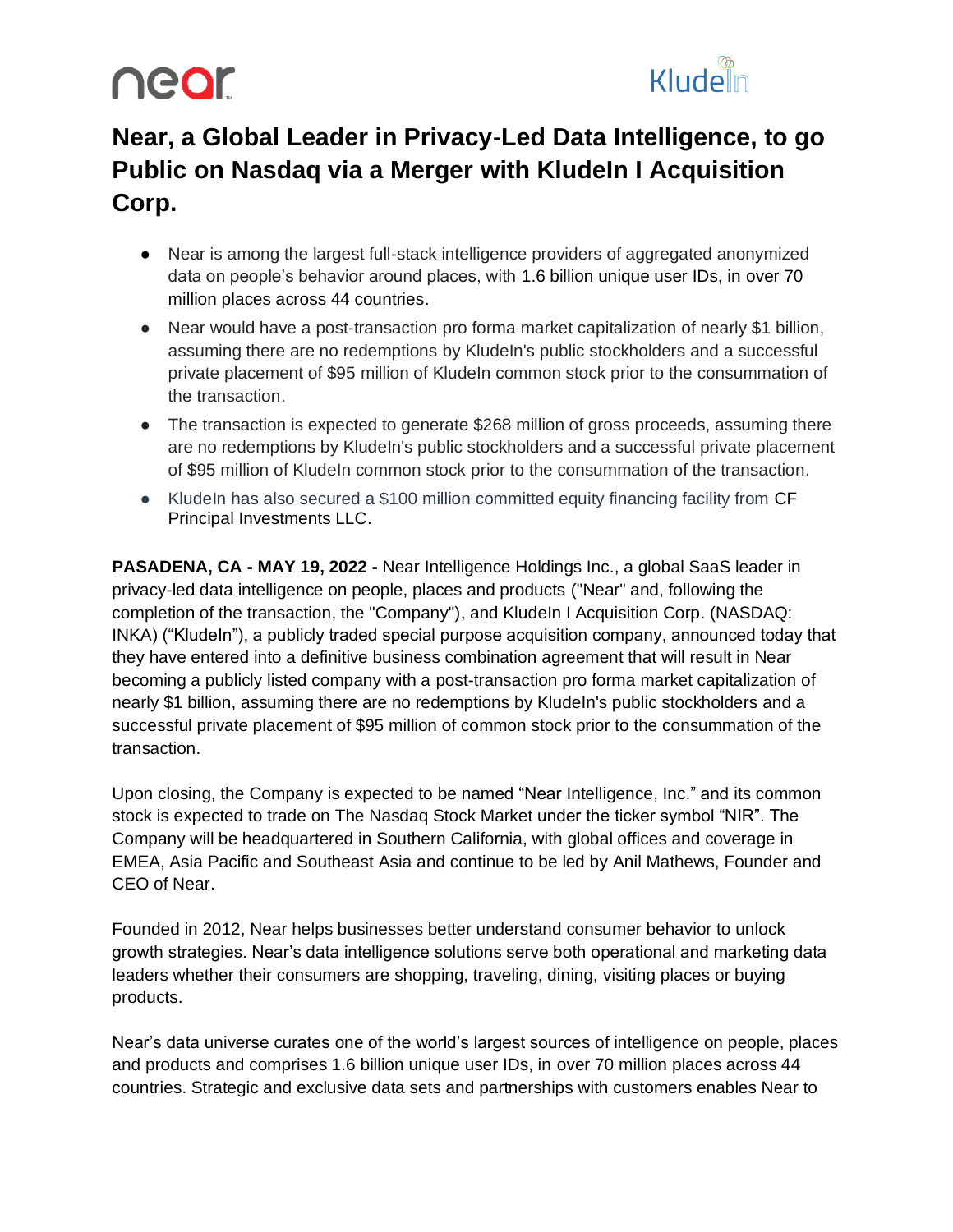# near



aggregate multiple data sources across data types and use the learnings to better understand consumer behavior using the company's AI-driven modeling.

"Enterprises around the world have trusted Near to answer their critical questions that help drive and grow their business for more than a decade. The market demand for data around human movement and consumer behavior to understand changing markets and consumers is growing exponentially and now is the time to accelerate the penetration of the large and untapped \$23 billion TAM," stated Anil Mathews, Founder and CEO of Near. "Going public provides us the credibility and currency to double-down on growth and to continue executing on our winning flywheel for enhanced business outcomes over the next decade."

"I am thrilled to partner with Anil and the entire team at Near as they continue to help global enterprises better understand consumer behavior and derive actionable intelligence from their global, full-stack data intelligence platform," said Narayan Ramachandran, Chairman and CEO of KludeIn. "We believe this merger is highly compelling based on the diversified global customer base, superior SaaS flywheel and network effects of Near's business; highlighted by the company's strong customer net retention."

#### **Transaction Overview**

Merger consideration is \$675 million subject to adjustment for debt, working capital and certain transaction expenses. Near's existing equity holders, including Sequoia Capital, Telstra Ventures, J.P. Morgan, and Greater Pacific Capital, have agreed to convert 100 percent of their ownership stakes into equity of the Company. The current Near shareholders are expected to own approximately 68 percent of the Company, assuming there are no redemptions by KludeIn's public stockholders and a successful private placement of \$95 million of common stock prior to consummation of the transaction. The transaction is expected to generate gross proceeds of approximately \$268 million, assuming there are no redemptions and a successful private placement of \$95 million of common stock prior to the consummation of the transaction. In addition, KludeIn has executed a \$100 million committed equity financing facility (the "CEF Facility") with CF Principal Investments LLC ("CFPI"), an affiliate of Cantor Fitzgerald L.P. ("Cantor"). Under the terms of the CEF Facility, CFPI has committed to purchase, after the closing of the transaction, up to an aggregate of \$100 million of common stock from time to time at the Company's request.

Additional information about the proposed transaction, including a copy of the definitive agreement and an investor presentation, has been included in a Current Report on Form 8-K filed by KludeIn with the Securities and Exchange Commission ("SEC") on May 19, 2022, and available a[t](http://www.sec.gov/) [www.sec.gov.](http://www.sec.gov/)

#### **Investor Webcast Information**

Near and Kludeln held a joint investor conference call to discuss the proposed transaction on May 19,2022 at 2:00 PM ET. The conference call, as well as an associated investor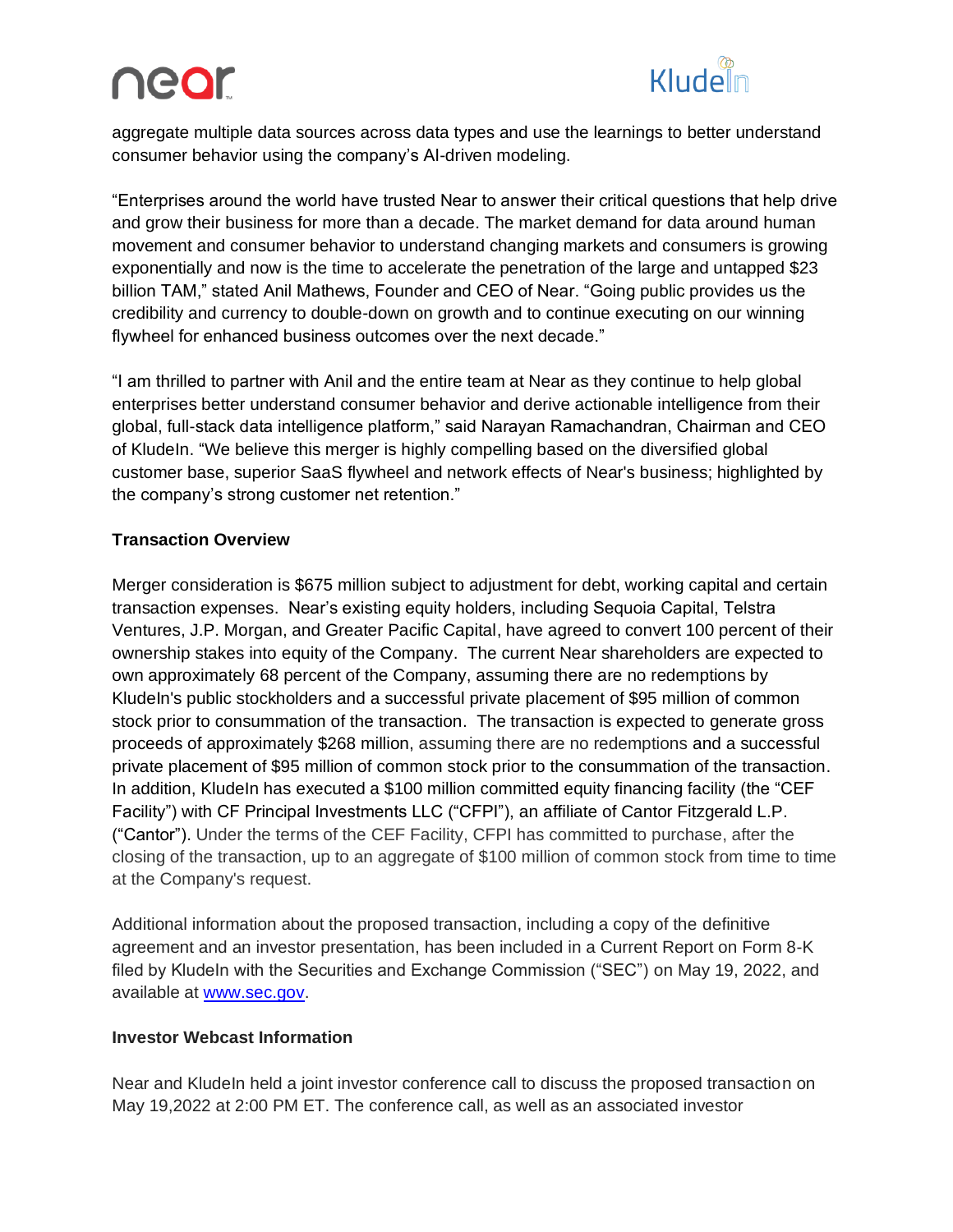### neor



presentation, can be accessed on the KludeIn website here: https://www.kludein.com/spac or Near's website here: http://www.near.com/investors.

#### **Advisors**

Kirkland & Ellis LLP is serving as legal advisor to Near. Cantor Fitzgerald & Co. is serving as capital markets advisor to Kludeln and Ellenoff Grossman & Schole LLP is serving as legal advisor to Kludeln. DLA Piper LLP (US) is serving as legal advisor to Cantor. King and Spalding LLP acted as legal counsel to CF Principal Investments LLC in connection with the CEF Facility.

#### **About Near**

Near, a global SaaS leader in privacy-led data intelligence, curates one of the world's largest sources of intelligence on people, places, and products. Near processes data from over 1.6 billion unique user IDs, in over 70 million places across 44 countries, to empower marketing and operational data leaders to confidently reach, understand, and market to consumers and optimize their business results. With offices in Los Angeles, Silicon Valley, Paris, Bangalore, Singapore, Sydney and Tokyo, Near serves major enterprises in retail, real estate, restaurants, tourism, technology, marketing, and other industries. For more information, please visit [https://near.com.](https://near.com/)

#### **About KludeIn**

Kludeln I Acquisition Corp. (NASDAQ:INKA) is a special purpose acquisition company formed for the purpose of effecting a merger, capital stock exchange, asset acquisition, stock purchase, reorganization or similar business combination with a business. KludeIn is focused on partnering with a high-quality software or technology-enabled growth business serving consumers or enterprises. For more information, please visit http://www.kludein.com.

#### **Additional Information and Where to Find It**

In connection with the proposed business combination (the "Business Combination"), KludeIn intends to file with the SEC a Registration Statement on Form S-4 (as amended, the "Registration Statement"), which will include a preliminary proxy statement/prospectus of KludeIn, in connection with the Business Combination and related matters. After the Registration Statement is declared effective, KludeIn will mail a definitive proxy statement/prospectus and other relevant documents to its shareholders. KludeIn's shareholders and other interested persons are advised to read, when available, the preliminary proxy statement/prospectus, and amendments thereto, and definitive proxy statement/prospectus in connection with KludeIn's solicitation of proxies for its shareholders' meeting to be held to approve the Business Combination and related matters because the proxy statement/prospectus will contain important information about KludeIn and Near and the proposed Business Combination.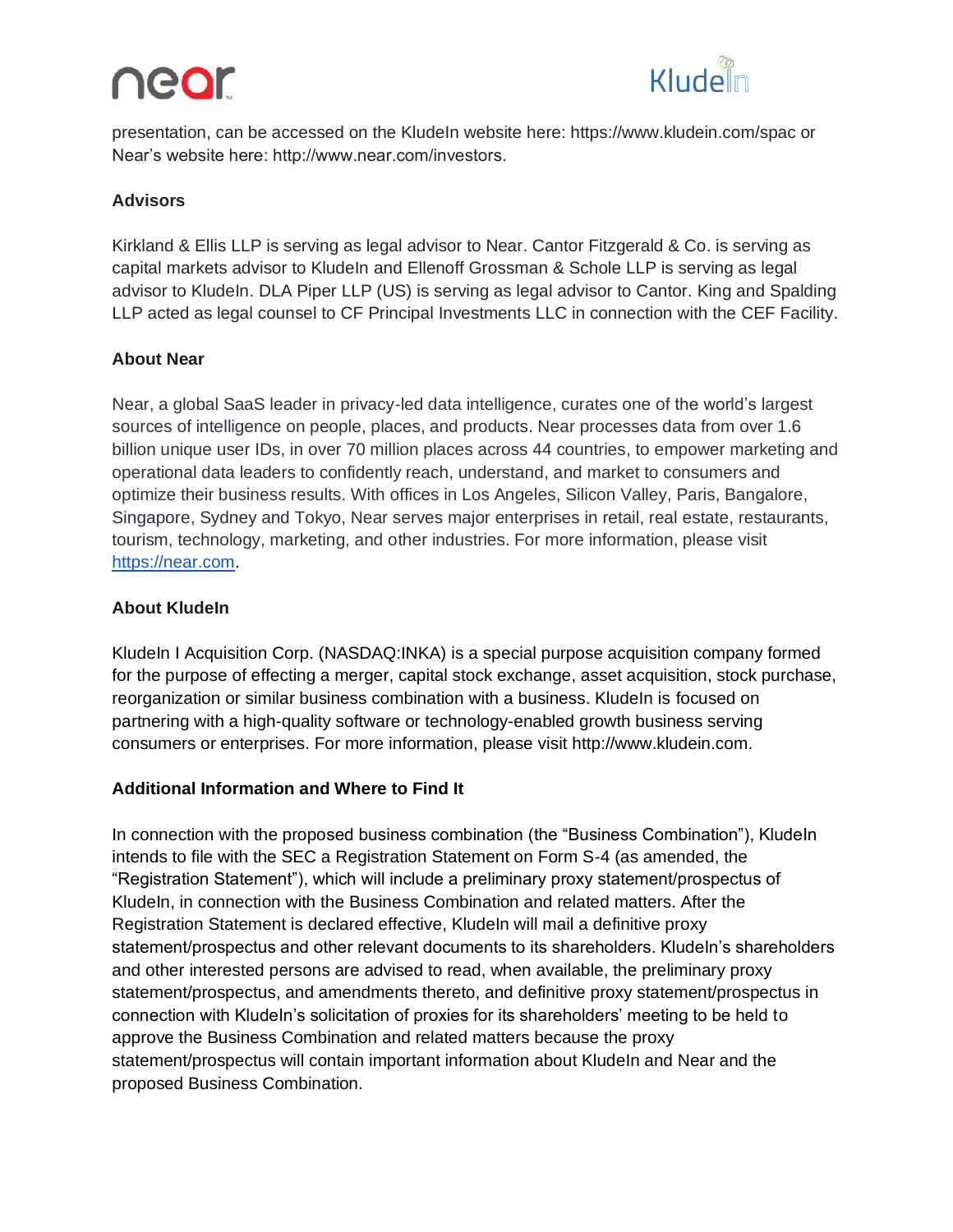# near



The definitive proxy statement/prospectus will be mailed to shareholders of KludeIn as of a record date to be established for voting on the proposed Business Combination and related matters. Shareholders may obtain copies of the proxy statement/prospectus, when available, without charge, at the SEC's website at www.sec.gov or by directing a request to: KludeIn I Acquisition Corp., 1096 Keeler Avenue, Berkeley, CA 94708.

#### **No Offer or Solicitation**

This communication is for informational purposes only and is neither an offer to sell or purchase, nor a solicitation of an offer to sell, buy or subscribe for any securities, nor is it a solicitation of any vote in any jurisdiction pursuant to the Business Combination or otherwise, nor shall there be any sale, issuance or transfer of securities in any jurisdiction in contravention of applicable law.

#### **Participants in Solicitation**

This communication is not a solicitation of a proxy from any investor or securityholder. KludeIn, Kludeln Prime LLC, Near and their respective directors, officers and other members of their management and employees may be deemed to be participants in the solicitation of proxies from KludeIn's shareholders with respect to the proposed Business Combination and related matters. Investors and security holders may obtain more detailed information regarding the names, affiliations and interests of the directors and officers of KludeIn or Near in the proxy statement/prospectus relating to the proposed Business Combination when it is filed with the SEC. These documents may be obtained free of charge from the sources indicated below.

#### **Cautionary Statement Regarding Forward-Looking Statements**

Certain statements in this communication are "forward-looking statements" within the meaning of the "safe harbor" provisions of the United States Private Securities Litigation Reform Act of 1995. When used in this report, words such as "may", "should", "expect", "intend", "will", "estimate", "anticipate", "believe", "predict", "potential" or "continue", or variations of these words or similar expressions (or the negative versions of such words or expressions) are intended to identify forward-looking statements.

These forward-looking statements and factors that may cause actual results to differ materially from current expectations include, but are not limited to: the inability of the parties to complete the transactions contemplated by the definitive agreement relating to the Business Combination in a timely manner or at all; the risk that the Business Combination may not be completed by KludeIn's initial business combination deadline and the potential failure to obtain an extension of the business combination deadline if sought by KludeIn; the outcome of any legal proceedings that may be instituted against KludeIn or Near, the Company or others following the announcement of the Business Combination and any definitive agreements with respect thereto; the inability to satisfy the conditions to the consummation of the Business Combination, including the minimum cash condition and the approval of the Business Combination by the shareholders of KludeIn; the inability to consummate the private placement of \$95 million of